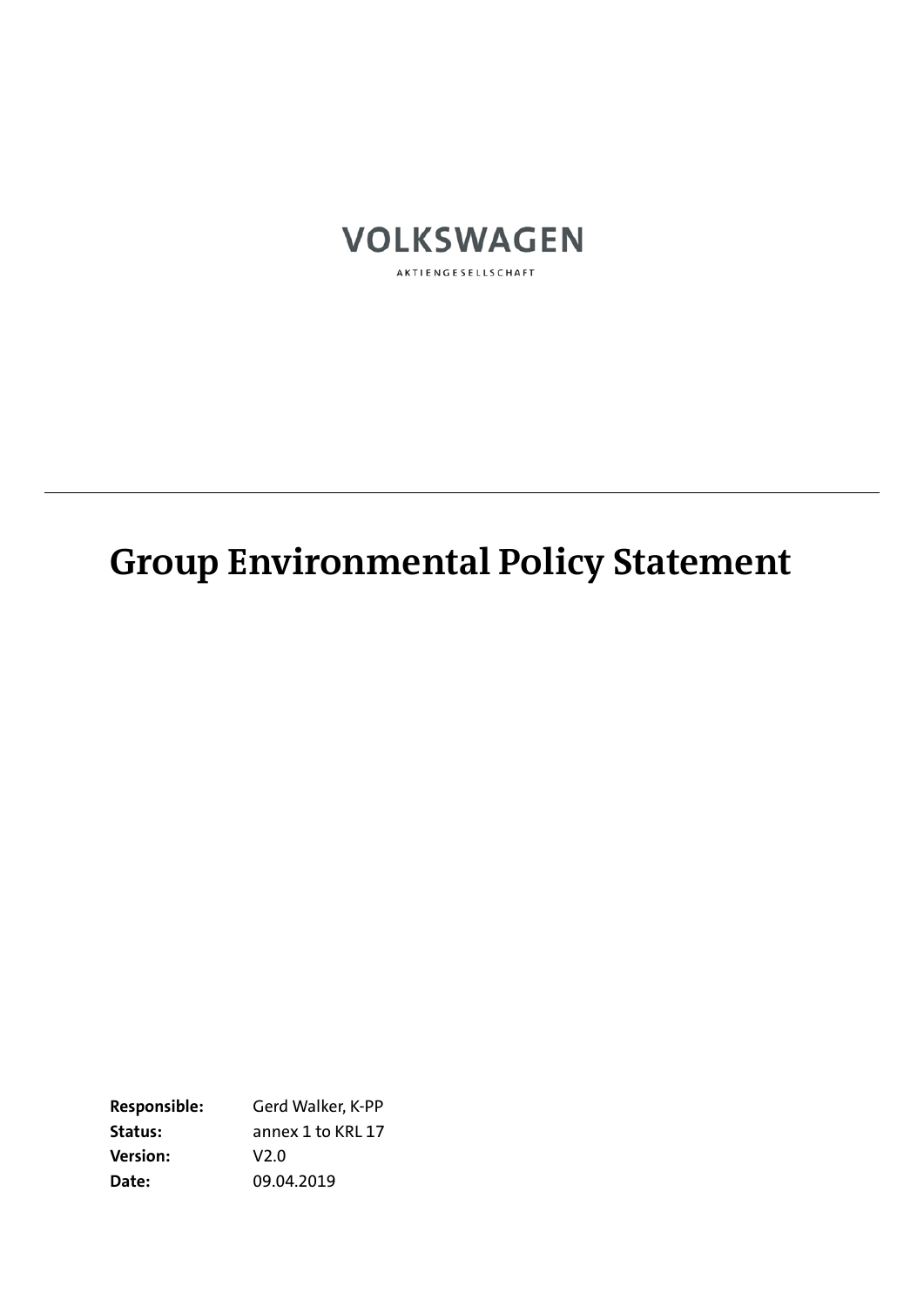# **Group Environmental Policy Statement**

As a global leader in the development, production and distribution of motor vehicles and mobility services, the Volkswagen Group endeavors to become a leading provider of sustainable mobility and a role model in environment. We embrace the challenges of climate change and we are committed to the 2° target of the United Nations. We are keenly aware of the worldwide environmental and societal impact of our activities and products. To reduce our environmental footprint we use our global innovative capacity to address environmental challenges throughout all life cycle stages of our mobility offers. Our mobility innovations will also help our customers reduce their environmental footprint while simultaneously securing our business competitiveness and employment.

Guided by our "Environmental Mission Statement", the Volkswagen Group commits to the following requirements:

#### **1. Leadership:**

Our leaders, at every level of the organization in all brands and majority shareholdings of the Volkswagen Group, are aware of the environmental risks of their business activities and will demonstrate, in words and in actions, their commitment to compliance and to environmental leadership. They are responsible for the implementation of this policy in their business units and for ensuring that all employees are informed, qualified and held accountable for their assigned responsibilities. The Boards of Management at Group and at each entity will consider environmental leadership with equal weight to other business criteria in key company decisions.

## **2. Compliance**

We comply with legal and regulatory requirements as well as company standards and targets. We implement Environmental Compliance Management Systems to ensure that environmental compliance obligations are understood and achieved in our business operations. Environmental fraud and misconduct will be treated as a severe compliance violation. Compliance with this Environmental Policy Statement and with Group environmental requirements will be annually evaluated and reported to the Boards of Management at Group and at each entity.

#### **3. Environmental Protection**

We follow a life-cycle approach to mitigate environmental risks and to optimize environmental opportunities such as the integration of renewable energy sources, decarbonisation, sustainable supply chains and resource efficiency. We implement economically viable methods to reduce our environmental impact across the life cycle of our operations, products and services. Our efforts are verified annually by public disclosure of key performance indicators.